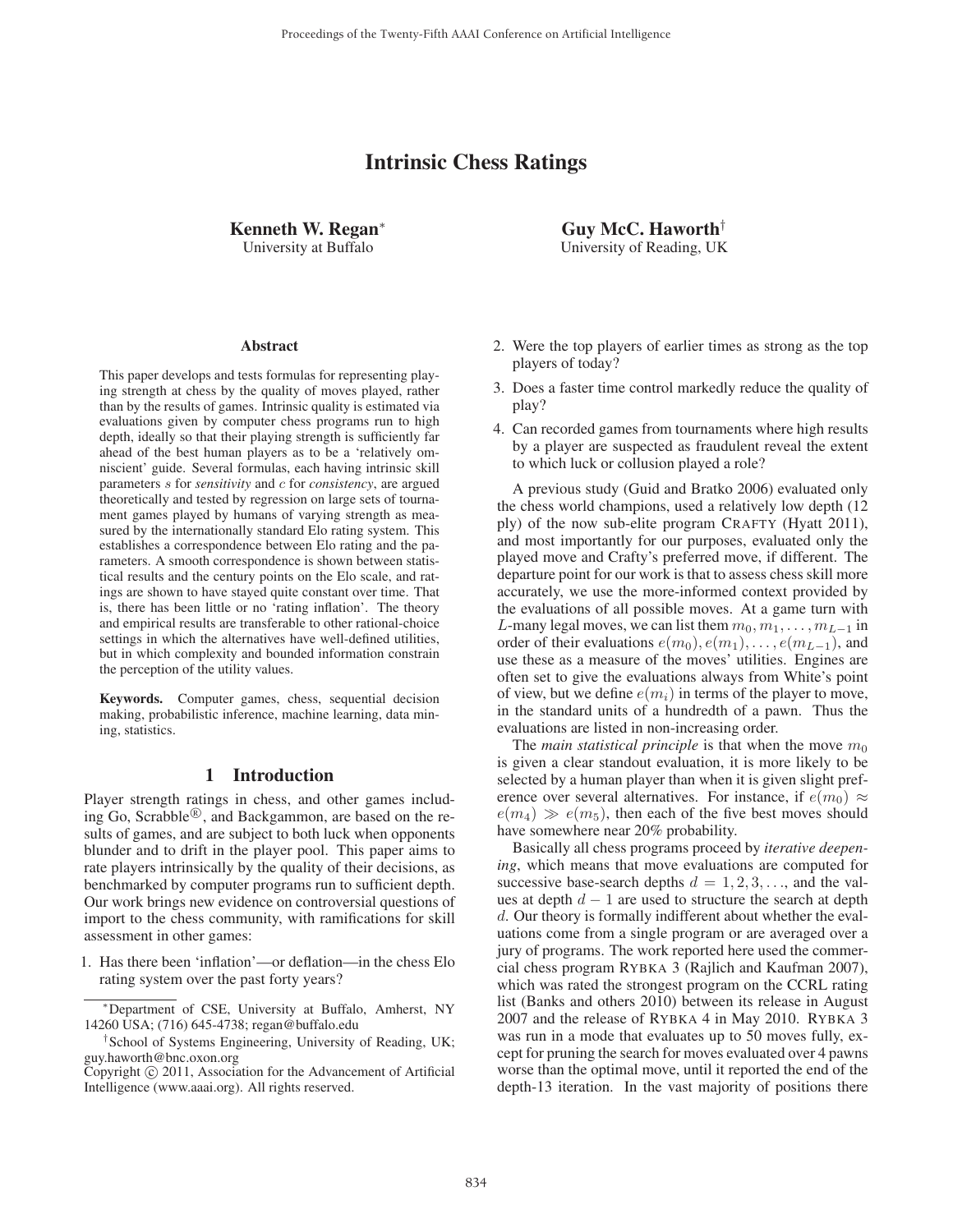were fewer than 50 un-pruned moves, so capping  $L$  at 50 did not affect the context information. A complication of using different chess programs is that the same search depth can represent widely different playing strengths between programs, since one may invest more time in advanced search heuristics and/or (pseudo-)random 'Monte Carlo' simulations of play starting with a given move, and hence take longer to complete the iteration at each depth. There have also been hearsay allegations that RYBKA versions understate the actual depth.

*The only game-specific information used by our methods is the sequence of values*  $e(m_i)$  *and the identity of the move* m<sup>∗</sup> *that was actually played*. This minimal information is common to other games, and can come from any decisionmaking scenario in which authoritative evaluations of options are available, beyond what is comprehended by agents who are subject to bounded rationality. The general problem is to what extent the probabilities of selection of the various options are correlated with these actual (hindsight) utility values.

#### 2 Background and Previous Literature

The Elo rating system (Elo 1978) computes an expected score E based on the differences  $r_P - r_O$  between the rating of a player  $P$  and the ratings of various opponents  $O$ , and updates  $r_P$  according to the difference between the actual score and E. Since only rating differences matter there is no absolute meaning to the numbers produced, but considerable effort has been expended by the World Chess Federation (FIDE) and national federations to keep the ratings stable over time. The term 'master' generally designates a player rated 2200 or above, while grandmasters typically have ratings above 2500, and world champions since Bobby Fischer in 1972 have held ratings around 2800. This paper samples games between players rated within 10 points of a given Elo century mark.

By fitting to itemized skill levels, our paper continues work on *reference fallible agents* in the game context (Reibman and Ballard 1983; Haworth 2003; Haworth and Andrist 2004; Andrist and Haworth 2005). The aim is create stochastic agents whose overall behavior imitates that of actual players. The present work establishes that such a reference-fallible model is well supported by data taken on a far larger scale than previous studies. This paper uses a richer model than (DiFatta, Haworth, and Regan 2009; Haworth, Regan, and DiFatta 2010) which are based on Bayesian inference.

We have already mentioned the Guid-Bratko study. Their 'Average Difference' (AD) statistic is the average of  $e(m_0) - e(m_*),$  subject to some adjustments for 'complexity' that we did not employ. We ran not only their selection of world-championship games but also more than 150,000 high-level games representing most of the history of chess, using RYBKA 3 to depth 13 in Single-PV mode, which is the program's normal playing mode. Owing to search-pruning and the program's manner of reporting results, this mode guarantees full evaluation only for the preferred move  $m_0$ . Thus when the played move  $m_*$  was different,  $e(m_*)$  was estimated by using the evaluation  $e(m'_0)$  of the position that

resulted from  $m<sub>*</sub>$  being played. These runs were used in the work reported here only to determine a scaling adjustment described in Section 3.1 below.

## 3 Basic Model

Our key abstract concept is a model fallible agent A, which is intended to represent a player  $P$  of a given skill level. The agents are stochastic, so the main question is, what is the probability  $p_i$  of A choosing move  $m_i$  at a given game turn t? We wish to generate values of  $p_i$ , based on the values of fitted parameters that define A, that are realistic for the players  $P$  that  $A$  is modeling. Once the parameters are given,  $p_i$ should be a function of the evaluations  $e(m_i)$  of the available moves at turn  $t$ . Before introducing our parameters, we note three principles about the definition of the agents A.

- (a) The choices made by A at different game turns are independent, even for successive game turns.
- (b) The context of alternative move choices is used only to define *probability proxies*  $y_i$  for the moves  $m_i$ . The proxies depend on any agent parameters, here called s and c and defined below, but the manner of converting them into the projected probabilities  $p_i$  does not. The latter conversion is the same for all agents, modeling players of all skill levels.
- (c) For all agents  $A$ , the proxies are given by selecting a curve  $g_A$  from a family of like curves according to the parameters for that agent, and computing  $y_i = g_A(\delta_i)$ . Here  $\delta_i$  is computed from the difference  $e(m_0) - e(m_i)$  but weighted as described below, while g<sup>A</sup> is a *continuous, decreasing* function of  $\delta_i$ , with  $g_A(0) = 1$ .

Principle (a) is needed in order to regard  $p_i$  as a function of information for the given turn  $t$  alone. It enables us to multiply probabilities from different turns, and add probabilities to project (for instance) the total number of matches to a computer's first choices over a sequence of moves. It stands in contradistinction to the reality that an actual player's consecutive moves are often part of an overall plan.

Principle (b) allows the presence and values of alternative moves to affect the probability  $p_i$  of a given move  $m_i$ . The difference from saying that  $p_i$  itself depends on  $e(m_i)$  and  $e(m_0)$  alone, which would ignore the context information of alternative move choices, is that the proxies undergo a separate conversion. This need not be the simple normalization  $p_i = y_i/Y$  where  $Y = \sum_j y_j$ .

In general we consider functions  $r(\cdot)$  that determine the following kind of relation between the proxies and the probabilities:

$$
y_i = \frac{r(p_i)}{r(p_0)}.
$$

Choosing  $r$  to be the identity function leads to the simple normalization above. We found, however, that better results are obtained by using  $r(p)=1/\ln(1/p)$  instead. Then the conversion from the proxies into the projected probabilities is obtained by solving the equations

$$
p_i = p_0^{1/y_i};
$$
  $\sum_i p_i = 1.$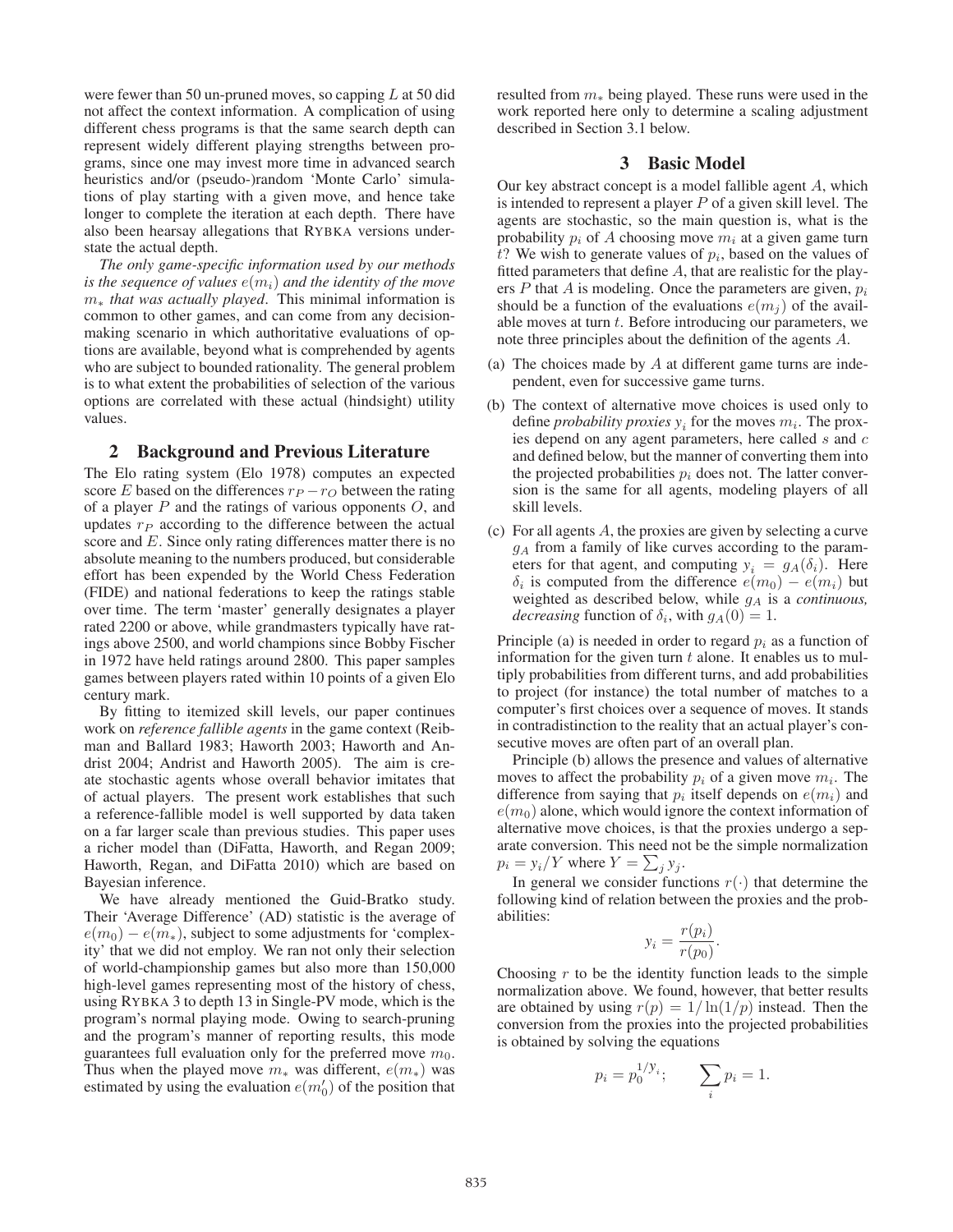Principle (c) mandates that inferior moves have smaller proxies, for all agents. It also implies that a revision downward in the authoritative value of a move causes the model to generate a smaller proxy for it, which yields a smaller probability for it, for all agents and regardless of the values of other moves.

#### 3.1 Evaluation Scaling

When one side is far ahead, one might expect that player to care less about small differences in value, and the player who is behind to take risks that a machine sees how to answer at high depth but a human may not. We thought this effect might materialize when the advantage was more than a pawn, but in fact we observed a uniform scaling effect all the way down to zero advantage. From the supplementary Single-PV data on over 150,000 chess games mentioned above, we compiled histograms by plotting the recorded 'raw' AD statistic against  $e(m_0)$  in intervals of 0.05 or 0.10, excluding the origin. It was also found that the raw AD for moves where the computer judges the player to be at a disadvantage  $-e$  is significantly higher than for an advantage of  $+e$ .

These observations suggested that to model this largescale human behavior, the agents'  $\delta_i$  should not always be  $e(m_0) - e(m_i)$ , but rather the integral from  $e(m_0)$  to  $e(m_i)$ of some function defining a non-unit differential. The simple differential  $d\mu = \frac{1}{1+x} dx$ , with integral  $\ln(1+x)$ , was found to level the AD histogram very well, in aggregations of all kinds of chess events: round-robin tournaments of every level and historical era, championship matches, open Swiss events, rapid, and blitz. Note that in case of a move judged inferior by b pawns, the integral for the player at a disadvantage goes from  $-e$  to  $-e-b$ , away from the origin, while for the player starting ahead  $+e$  the integral goes from e to  $e - b$ , toward the origin. The former will be scaled down more, thus tending to equalize the resulting *scaled AD* (*ad*) for the  $-e$  and  $+e$  points of the modified histogram.

The steepness of this scaling also reduced the difference between, say, a 2-pawn blunder and a 5-pawn blunder. This is desirable because both blunders may be equally fatal, hence nearly equally unlikely for a strong player. Moreover, RYBKA 3 was the first program to offer a 'Multi-PV cap' feature whereby it prunes the search when a move is found to be more-than-the-cap worse than the top move. Setting this at 4.00 pawns saved huge amounts of time computing bad moves, and also skirted a known issue with all RYBKA versions when the evaluation exceeds  $\pm 5.09$  pawns.

Finally, it was observed that in cases of equal-top moves, the first-listed move was played significantly more often, to similar degree across all training sets. To compensate for this phenomenon (see Section 8 for speculation on cause), a correction of -0.03 on later tied moves was determined and applied in-tandem with the scaling.

We did not try to optimize the scaling, for instance by finding c such that  $d\mu' = \frac{1}{c+x} dx$  achieved a better measure of 'level' across some suite of data sets. Optically all  $c$  outside [0.8, 1.2] produced inferior results. Rather than compose the integral  $ln(1 + x)$  into the curves  $g_A$  defining the agents, we regarded the scale correction as a natural feature of the data and the model, common to all agents modeling human players. We speculate that other games will be found to obey a similar scaling law, perhaps implying that human perception of value differences is figuratively judged on log-log paper in proportion to the overall advantage or disadvantage.

#### 4 Parameterizing the Fallible Agents

We regard the following two parameters  $s, c$  as core features of agent behavior, with common meanings across the agent space, and across alternate curve choices described below. We introduce them via the inverse-exponential curve used for the results in this paper:

$$
y_i = e^{-(\delta_i/s)^c}.
$$
 (1)

The s parameter represents a conversion from the hundredths-of-a-pawn units of  $\delta_i$  into the dimensionless quantity  $\delta_i/s$  used in all of our curves. The smaller s, the greater the ratio  $\delta_i/s$ , thus lowering the proxy and hence the projected probability of the  $i$ -th move. Thus s governs an agent's ability to discriminate among moderately inferior move choices, so we call it the *sensitivity*.

The parameter c appears as an exponent of  $\delta/s$ , directly or with some intervening terms. Intuitively it governs how often a player avoids moves in the range the player discriminates as inferior, and avoids poor moves overall. Hence we regard it as a notion of *consistency*.

Although it is a digression from the results to mention other curve families, the following alternatives, all normalized to make  $q(0) = 1$ , illustrate the parameters in similar roles:

• Inverse-polynomial curves:

$$
ipa(\delta) = \frac{1}{1 + (\delta/s)^c}, \quad \text{or}
$$
  

$$
ipb(\delta) = \frac{1}{(1 + \delta/s)^c}.
$$

• Logistic function-related curves:

$$
\begin{array}{rcl}\n\text{secha}(\delta) & = & \frac{2}{(e^{(\delta/s)^c} + e^{-(\delta/s)^c})} \qquad \text{or} \\
\text{sechb}(\delta) & = & \frac{4}{(e^{(\delta/s)^c} + 2 + e^{-(\delta/s)^c})}.\n\end{array}
$$

All of these curves were found to give similar results, largely owing to the way they approximate each other near the origin. As stated above, we standardized our present work on the inverse-exponential family.

# 5 Data Methodology and Experiments

The main data set comprised games in which both players were within 10 Elo rating points of one of the 'milepost' values: 2700, 2600, 2500, . . . , run under standard time controls in individual-player round-robin or small-Swiss tournaments. Team events and large-Swiss (meaning more than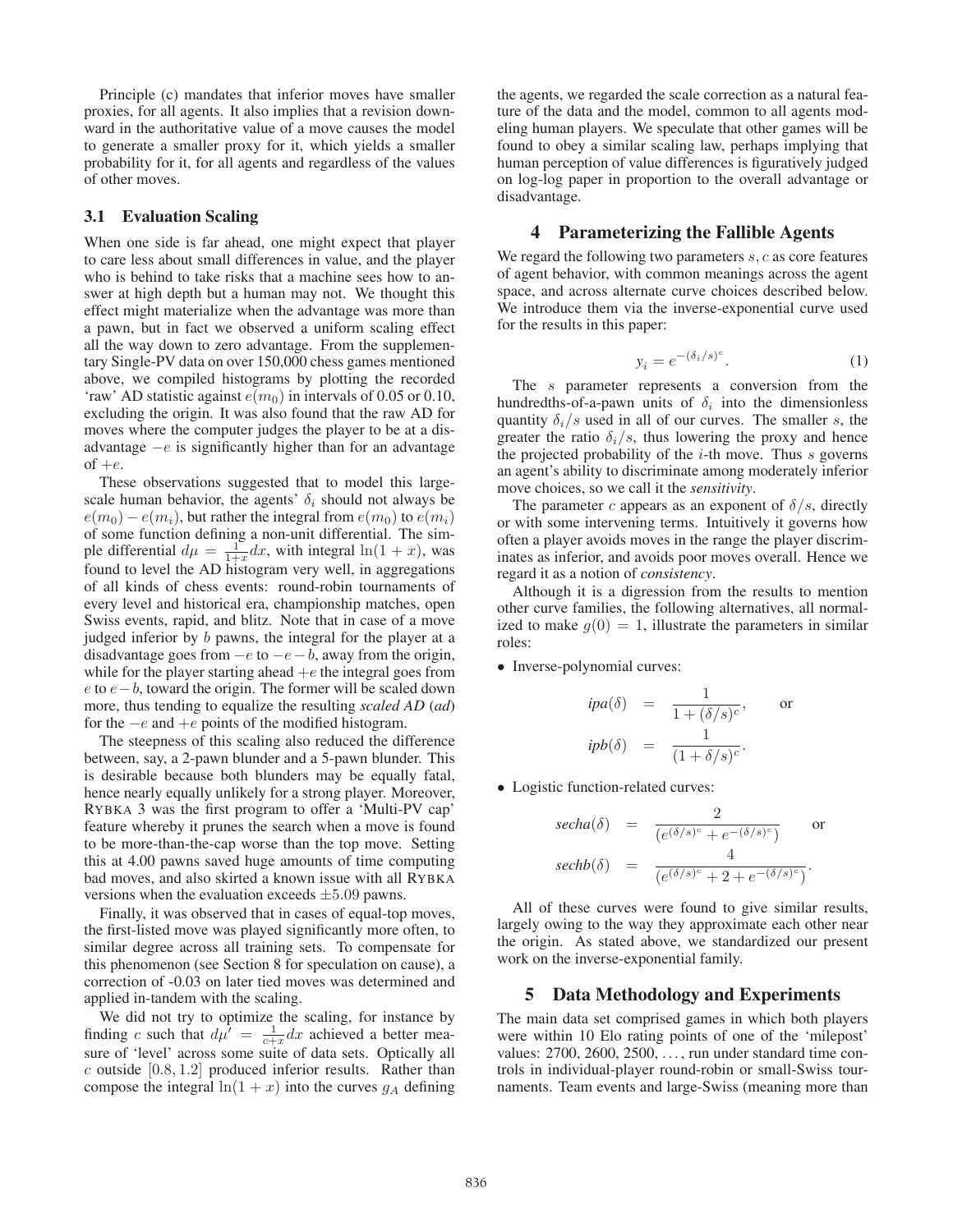six times as many players as rounds) tournaments were excluded. Games were taken from three time periods: 2006– 2009, 1991–1994, and 1976–1979. These games were evaluated to depth 13 ply in 50-PV mode, using single core threads for each program instance on a 64-bit quad-core PC. Turns 1–8 of every game were skipped, as were turns that were identified as part of a repetition, and positions with greater than three pawns' advantage.

Each such 'milepost data set' had at least 5,000 turns, while the largest set had just over 25,000 turns, so the relative sizes were reasonably consistent. Each set comprised *all* available games meeting the description, from two major commercial game collections (ChessBase 2009; Horvath and others 2010), so as to avoid any bias in game selection.

For 1976–1979 it was possible to find reliable and largeenough game sets only for the 2300 through 2600 mileposts, while 1991–1994 made it possible to add 2700 and 2200. Since FIDE has expanded its rating system to players below 2200 in recent years, for 2006–2009 it was possible to find enough games down to 1600. The ranges around mileposts were expanded from  $\pm 10$  to  $\pm 15$  or  $\pm 20$  for some of the lower sets.

Co-designer GM Larry Kaufman opined that RYBKA 3 at reported depth  $d = 14$  would play at 2750 level, stronger in the early phases but weaker in the endgame (Kaufman 2008). By general considerations, and consistent with his estimates for low depth in the same forum thread, this would place depth 13 in the 2650-to-2700 range. This choice enabled the over 6,000 games in the data sets to be analyzed on available hardware over a reasonable timeframe, at 6-8 hours per processor core per game on average.

#### 6 Fitting Methodology

This section describes how we determined the best agent  $A = A_{s,c}$  to model the players in each 'milepost' data set. Recall that the analysis of the position at a given game turn t furnishes values  $\delta_i^t$  for each move  $m_i$  (after scaling, and always with  $\delta_0^t = 0$ ). For any fixed values s, c defining the agent, we obtain the proxy values  $y_i^t = g_{s,c}(\delta_i^t)$ . The proxies are then converted into the probabilities  $p_i$  that agent  $A_{s,c}$ chooses move  $m_i$ . It remains to see how well these probabilities correspond to frequencies of move choice in the data set.

Given the probabilities  $p_i^t$  for each game turn t, we can also generate aggregate projections for the agreement  $mm_0$ between the first-listed moves  $m_0^t$  and the moves  $m_*^t$  that were actually played, and for the average error, by:

$$
mm_p = \frac{1}{T} \sum_t p_0^t
$$
  

$$
ad_p = \frac{1}{T} \sum_t (\sum_i \delta_i^t p_i^t).
$$

We can similarly project the frequency  $M_i = \frac{1}{T} \sum_t p_i^t$  of playing the *i*-th best move, for all *i* (so  $mm_p = M_0$ ). These projected quantities depend (only) on the machine evaluations of the moves and the parameters  $s, c$  which yield the

 $p_i^t$ . It remains to find the s, c for which these quantities are in best accord with the frequencies  $mm_a(i)$  over t such that  $m^t_* = m^t_i$ , for each  $i = 0, 1, 2, \ldots$ , and for which  $ad_p$ agrees with the actual (scaled) average difference, calculated as  $ad_a = \frac{1}{T} \sum_t (e(m_0^t) - e(m_*^t))$ . This suggests several fitting ideas:

- Calculate s, c to make  $mm_p = mm_a(0)$  and  $ad_p = ad_a$ , or if that is not possible, to minimize the (squared) distance between the respective sides of each equation.
- Calculate s, c to maximize the projected likelihood  $\prod_t p^t_*$ , which the same as minimizing  $\sum_{t}^{\infty} \ln(1/p_{*}^{t})$ .
- The 'percentiling' method described next, which we actually used.

The trouble observed with the first is that the projections generated for  $M_i$ ,  $i > 0$ , were wide of the mark. The second failed to yield even remotely accurate projections for  $mm_p$ and  $ad_p$ . The third attempts to make the  $M_i$  projections for  $i \geq 1$  more accurate. First we motivate it.

If all *spread tuples* were the same  $\Delta = (0, \delta_1, \ldots, \delta_{N-1}),$ or if we had a large-enough set of nearly-equal tuples to form a histogram, fitting the results to a curve would be relatively simple. Let  $f_1, f_2, \ldots, f_N, f_{N+1}$  be the observed frequencies of which indexed move in the spread was played, with  $f_{N+1}$  standing for "move played not in the top N" and hopefully negligibly small. Then given a curve  $g_{s,c}(\delta)$  and (power-of-)metric  $\mu$ , such as  $\mu(x, y) = |x - y|^2$  for leastsquares, we could compute the fit score  $S_{s,c}$  =

$$
\mu(f_1, \frac{1}{S}) + \mu(f_2, \frac{g_{s,c}(\delta_2)}{S}) + \cdots + \mu(f_N, \frac{g_{s,c}(\delta_N)}{S}),
$$

where  $S = 1 + g_{s,c}(\delta_2) + \cdots + g_{s,c}(\delta_N)$ . In the case of equal spreads this yields the same best-fit  $s, c$  as maximumlikelihood estimation.

When the tuples are different, however, we cannot do this. The idea is to use a fixed grid of percentile points rather than allow the  $\delta_i$  to set the grid. Given a curve  $g_{s,c}(\delta)$ , let q additionally stand for a percentile. For each point  $(q, s, c)$ in a fine-enough grid, say stepping  $q$  by 0.05 from 0 to 1,  $s$ by  $0.02$  from 0 to 0.70, and c by  $0.20$  from 1 to 5, we iterate through each spread tuple  $\Delta_t = (0, \delta_2, \dots, \delta_N)$ . For each  $i, 1 \leq i \leq N$ , compute the probabilities  $p_i = g_{s,c}(\delta_i)/S_t$ , where  $S_t = \sum_i g_{s,c}(\delta_i)$ . Let  $i_t$  be the index of the played move. Define  $p^- = \sum_{j=1}^{i_t-1} p_j$  and  $p^+ = p^- + p_{i_t}$ , giving the endpoints of the predicted probability interval of the played move. Then:

- If  $p^+ \leq q$ , call the tuple 'up'.
- If  $p^- \geq q$ , call the tuple 'down'.
- If  $p^{-} < q < p^{+}$ , so that the prediction for the played move straddles the  $q$ -th percentile, count the tuple as being  $|q - p^{-}|/p_{i_t}$  up, and  $|q - p^{+}|/p_{i_t}$  down.

Finally define  $R_{s,c}^q$  to be the percentage of 'up' tuples. Given  $a \mu$  as above, the score now becomes

$$
S_{s,c} = \sum_{q} \mu(R_{s,c}^q, q).
$$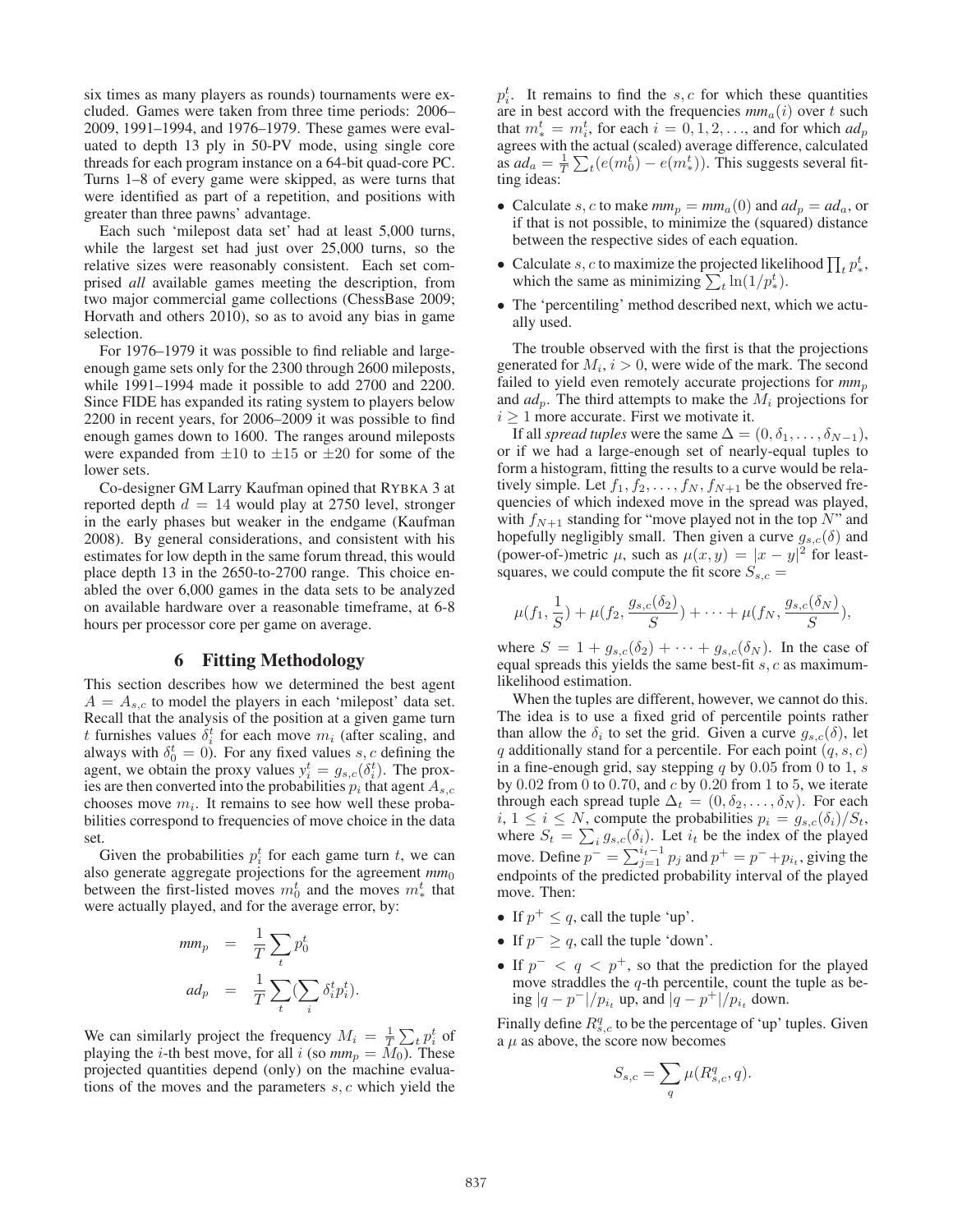A low score indicates a good fit across a range of percentiles for the curve  $g_{s,c}(\delta)$ .

To interpret this, consider a case with one clearly-best move given probability  $p_0 = 0.9$  that is played. For  $q =$ 0.30 the tuple will count as one-third up, two-thirds down. It may seem counter-intuitive for a result that confirms a prediction to give an overall 'down' score, but the prediction that is actually tested by our method is not the individual move but the overall frequency of hits above/below a given percentile. Nor is it necessary to estimate the proportion of the cumulative distribution of  $g_{s,c}(\delta)$  to the left and right of 0.30 in the spanned range—the straight one-third/two-thirds division is correct. In effect we have converted from the ' $\delta$ scale' to the percentile scale, with the effect that instead of plotting data points for a horizontal  $\delta$ -axis and fitting  $g_{s,c}(\delta)$ , we fit the derived percentile curve(s) instead.

The quality of fit can be judged in several ways. One is the  $S_{s,c}$  score itself, divided by the number of percentile points. Another is the average value of  $\mu(M_i, m m_a(i))$  over all move-indices i. The latter speaks the purpose of the percentiling method for fitting the frequencies of playing the *i*th-best move for all  $i$ , in a way that involves no explicit correction for skedasticity. Since the  $\mu$  used here is squared-distance and we compare percentages, we multiplied by 10,000 to create the ' $Q_{fit}$ ' entries in the tables below.

#### 7 Results

A statistical analyzing program written in C++ carried out the two-dimensional minimization needed to implement the above fitting method. It was found that while s varied from  $0.07$  to  $0.16$  and beyond, the c value stayed between 0.430 and 0.545. Accordingly we computed a linear interpolation of the  $c$  values for 2006–2009, getting intervals coincidentally highly close to 0.007, yielding the  $c_{fit}$  column. With these fixed, one-dimensional fitting of the svalues then gave the final  $s_{fit}$  values. The  $s_{fit}$  and  $c_{fit}$  values defined the agents, for which projected move-match and average-difference statistics ( $mm_p$  and  $ad_p$ ) are shown compared with the actuals ( $mm_a$  and  $ad_a$ ), which together with the above  $Q_{fit}$  measure are shown in the following tables.

2006–2009

| Elo  | $\mathcal{S}$ |                 |                                                     |      | $c \parallel c_{fit} \parallel s_{fit} \parallel m m_p / m m_a \parallel ad_p / ad_a \parallel Q_{fit} \parallel$ |                |      |
|------|---------------|-----------------|-----------------------------------------------------|------|-------------------------------------------------------------------------------------------------------------------|----------------|------|
|      |               |                 |                                                     |      |                                                                                                                   |                |      |
| 2700 |               |                 | $.078$ $.503$ $\parallel$ $.513$ $.080$ $\parallel$ |      | 56.2/56.3                                                                                                         | .056/.056 .009 |      |
| 2600 |               |                 | $.092$ . 523. 506. 089                              |      | 55.0/54.2                                                                                                         | .063/064       | .041 |
| 2500 |               |                 | $.092$ $.491$ $.499$ $.093$                         |      | 53.7/53.1                                                                                                         | .067/.071      | .028 |
| 2400 | .098          |                 | .483 .492 .100                                      |      | 52.3/51.8                                                                                                         | .072/.074      | .016 |
| 2300 |               |                 | $.108$ , $.475$ , $.485$ , $.111$                   |      | 51.1/50.3                                                                                                         | .084/.088      | .044 |
| 2200 |               |                 | $.123$ , 490 $.478$ , 120                           |      | 49.4/48.3                                                                                                         | .089/.092      | .084 |
| 2100 |               | .134 .486 .471  |                                                     | .130 | 48.2/47.7                                                                                                         | .099/0.102     | .034 |
| 2000 |               |                 | .139.454.1464.143                                   |      | 46.9/46.1                                                                                                         | .110/.115      | .065 |
| 1900 |               | $.159$ $.474$   | $.457$ $.153$                                       |      | 46.5/45.0                                                                                                         | .119/.125      | .166 |
| 1800 |               | $.146$ , $.442$ | $.450$ .149                                         |      | 46.4/45.4                                                                                                         | .117/.122      | .084 |
| 1700 |               |                 | .153.439.443.155                                    |      | 45.5/44.5                                                                                                         | .123/.131      | .065 |
| 1600 |               | $.165$ .431     | .436.168                                            |      | 44.0/42.9                                                                                                         | .133/.137      | .129 |
|      |               |                 |                                                     |      |                                                                                                                   |                |      |

| 1991-1994                   |               |                                                           |                            |  |                                                                                                                   |                                            |                    |  |  |  |  |  |
|-----------------------------|---------------|-----------------------------------------------------------|----------------------------|--|-------------------------------------------------------------------------------------------------------------------|--------------------------------------------|--------------------|--|--|--|--|--|
| Elo                         | $\mathcal{S}$ |                                                           |                            |  | $c \parallel c_{fit} \parallel s_{fit} \parallel m m_p / m m_a \parallel ad_p / ad_a \parallel Q_{fit} \parallel$ |                                            |                    |  |  |  |  |  |
| 2600                        |               | 2700 .079 .487 .513 .084<br>1.0921.53311.5061.087         |                            |  | 55.2/54.9<br>55.3/54.6                                                                                            | $0.058/0.060$ $0.043$<br>$.064/063$ $.042$ |                    |  |  |  |  |  |
| 2500<br>2400                |               | 0.0981.5001<br>$ .101$ $ .484 $                           | 1.4991.092<br>$.492$ , 103 |  | 54.3/53.8<br>52.3/51.9                                                                                            | $.068/069$   013<br>$.077/0.079$ $.016$    |                    |  |  |  |  |  |
|                             |               | 2300 .116 .480                                            | .485.117<br>$1.478$ , 122  |  | 51.0/50.3<br>49.7/48.7                                                                                            | .088/.091<br>.092/.098                     | .031<br>.058       |  |  |  |  |  |
| 2200 .122 .477<br>1976–1979 |               |                                                           |                            |  |                                                                                                                   |                                            |                    |  |  |  |  |  |
| 2600                        |               | $.094$ .543 $\parallel$ .506 $\parallel$ .087 $\parallel$ |                            |  | 53.8/53.0 .062/.061 .038                                                                                          |                                            |                    |  |  |  |  |  |
|                             |               | 2500   .094   .512   .499   .091                          |                            |  | 53.2/52.5                                                                                                         | 0.067/0.068                                | $\vert .032 \vert$ |  |  |  |  |  |

We conclude that there is a smooth relationship between the actual players' Elo ratings and the intrinsic quality of the move choices as measured by the chess program and the agent fitting. Moreover, the final  $s_{fit}$  values obtained are nearly the same for the corresponding entries of all three time periods. Since a lower s indicates higher skill, we conclude that there has been little or no 'inflation' in ratings over time—if anything there has been deflation. This runs counter to conventional wisdom, but is predicted by population models on which rating systems have been based (Glickman 1999).

2400 .099 .479 .492 .103 52.3/51.7 .076/.079 .020 2300 .121 .502 .485 .116 .50.9/50.0 .088/.090 .070

The results also support a no answer to question 2. In the 1970's there were only two players with ratings over 2700, namely Bobby Fischer and Anatoly Karpov, and there were years as late as 1981 when no one had a rating over 2700 (see (Weeks 2000)). In the past decade there have usually been thirty or more players with such ratings. Thus lack of inflation implies that those players are better than all but Fischer and Karpov were. Extrapolated backwards, this would be consistent with the findings of (Dangauthier et al. 2007), which however (like some recent competitions to improve on the Elo system) are based only on the results of games, not on intrinsic decision-making.

#### 8 Summary and Future Agenda

We have demonstrated that the intrinsic quality of move choice can be ascertained based on benchmarking measures rather than the results of games. We have modeled actual players by a class of stochastic agents employing full information about alternative move choices, and have demonstrated a smooth correlation between their parameters obtained by standard regression techniques and the players' Elo ratings. We have shown that the general belief that the Elo ratings of strong players suffer from inflation is illfounded.

We have essentially fitted only the means of the respective skill levels. The next task is to obtain projected variances and confidence intervals, and test their correspondence to the training data. This will yield a model of move choice that is capable of testing allegations of collusion during games,